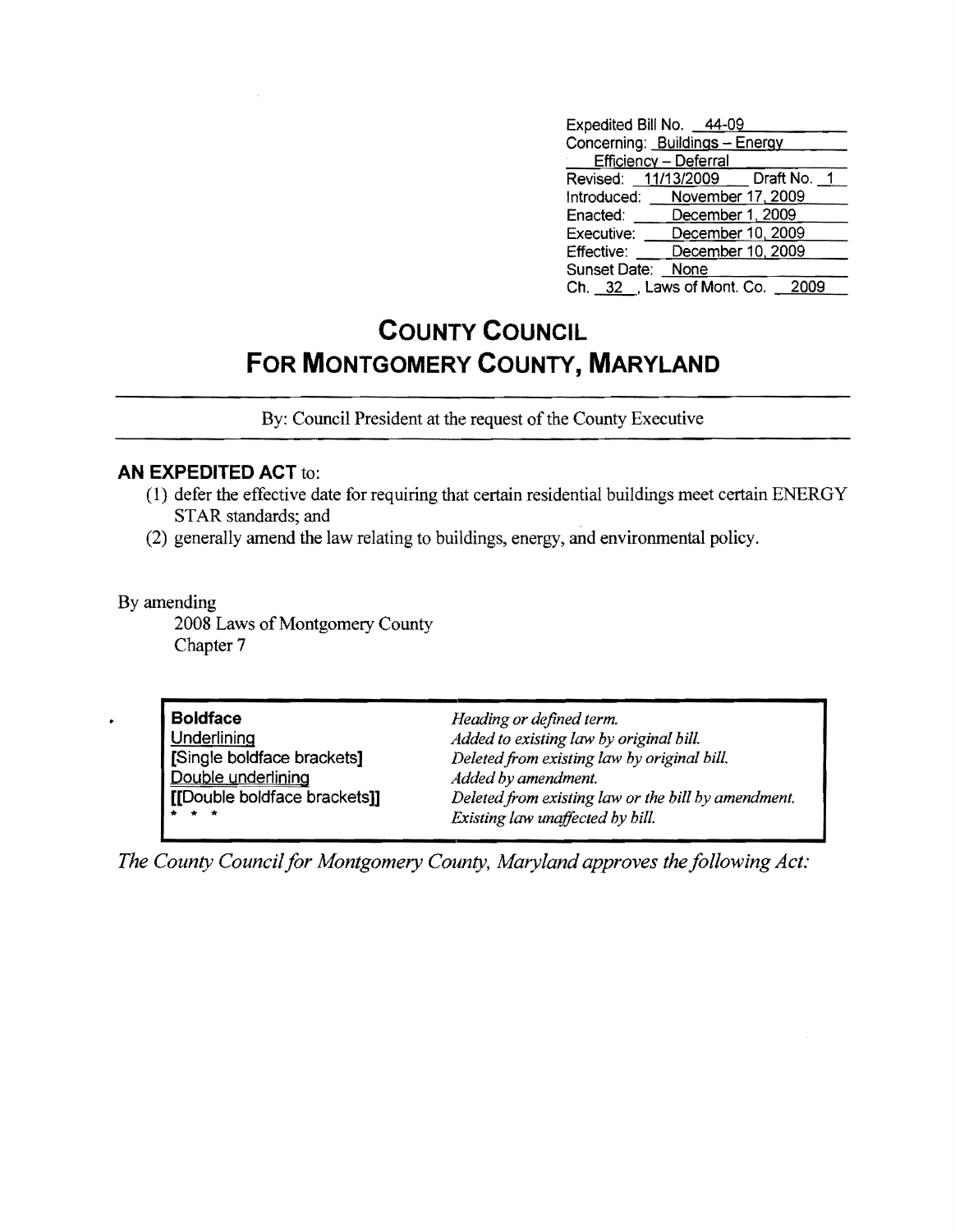$\bar{z}$ 

| 1              |                                   | Sec. 1. Section 5 of Chapter 7 of the 2008 Laws of Montgomery County is                 |  |
|----------------|-----------------------------------|-----------------------------------------------------------------------------------------|--|
| $\overline{c}$ | amended as follows:               |                                                                                         |  |
| 3              | (a)<br>$\left[ (1) \right]$       | Except as provided in paragraph $(2)$ , Section 8-55, as added by                       |  |
| 4              |                                   | Section 4 of this Act, applies to any covered building for which a                      |  |
| 5              |                                   | building permit application is filed on or after [January] April 1,                     |  |
| 6              |                                   | 2010.                                                                                   |  |
| 7              | $\left[\frac{2}{2}\right]$        | The Director of the Department of Environmental Protection may                          |  |
| 8              |                                   | suspend the applicability of Section 8-55 until April 1, 2010 if:                       |  |
| 9              |                                   | the Director certifies by October 1, 2009, that an<br>(A)                               |  |
| 10             |                                   | alternative<br>approach would:                                                          |  |
| 11             |                                   | achieve the same energy efficiency goals as Section<br>(i)                              |  |
| 12             |                                   | 8-55; and                                                                               |  |
| 13             |                                   | be less costly to builders and buyers of covered<br>(ii)                                |  |
| 14             |                                   | buildings; or                                                                           |  |
| 15             |                                   | (B)<br>the Sustainability Working Group finds that there is an                          |  |
| 16             |                                   | insufficient number of qualified home energy performance                                |  |
| 17             |                                   | raters doing business in the County.                                                    |  |
| 18             |                                   | Sec. 2. Expedited Effective Date. The Council declares that this Act is                 |  |
| 19             |                                   | necessary for the immediate protection of the public interest. This Act takes effect on |  |
| 20             | the date on which it becomes law. |                                                                                         |  |

 $\sim 100$ 

 $\sim 10^{-1}$